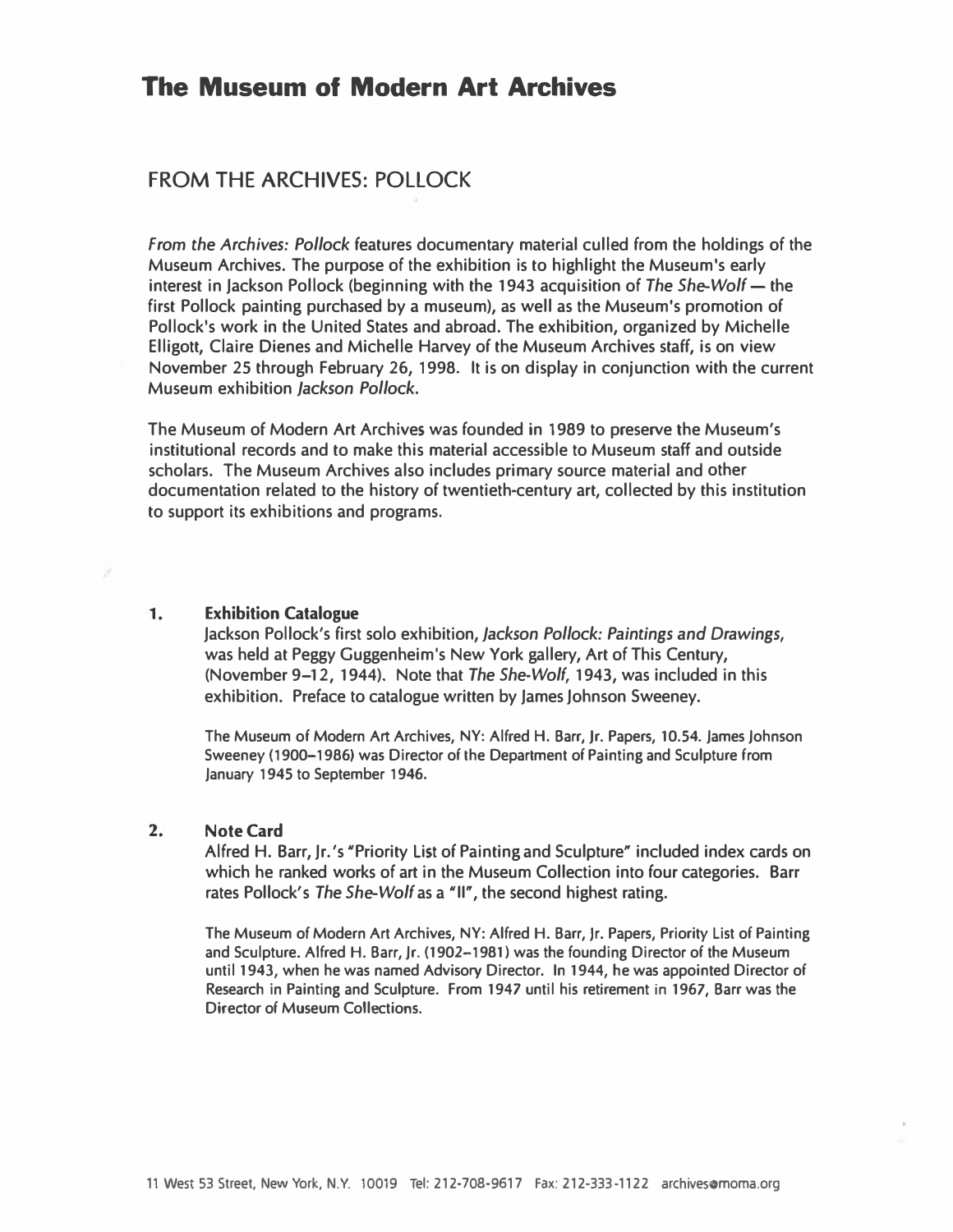### 3. Memorandum D. Lytle-Miss Woodruff, May 15, 1944

Museum staff member Dorothy Lytle informs colleague Marjorie Woodruff of the Museum's purchase of The She-Wolf, which was lent to the Museum's circulating exhibition Twelve Contemporary Painters ( 1944- 1945) by the Art of This Century gallery. With this acquisition, The Museum of Modern Art became the first museum to purchase a Pollock painting.

The Museum of Modern Art Archives, NY: Records of the Department of Circulating Exhibitions, 11.1/112(8). Since 1931, the Museum has organized circulating exhibitions. The Department of Circulating Exhibitions, formally established in 1933, has been known since 1969 as the Exhibition Program.

### 4. Draft of Wall Label Text

Discussion of The She-Wolf, included in the Museum's circulating exhibition Twelve Contemporary Painters.

The Museum of Modern Art Archives, NY: Records of the Department of Circulating Exhibitions, 11.1/112(8). Twelve Contemporary Painters circulated to twelve venues around the country.

### S. Report, January 20, 1945

" Report on the Private Exhibition of Paintings from the Collection of the Museum of Modern Art, Arranged for the Trustees" was written by Alfred H. Barr, Jr. The report classifies Pollock as one of the "exceptionally talented young Americans".

The Museum of Modern Art Archives, NY: Alfred H. Barr, Jr. Papers, 9A.28.

#### 6. ALS Jackson Pollock-Dorothy C. Miller, April 14, 1952 [copy] Pollock compliments Miller on the hanging of his room for 15 Americans (April

9-July 27, 1952).

The Museum of Modern Art Archives, NY: Dorothy C. Miller Papers, 111.7.d. Dorothy C. Miller (1904- ) joined the staff of the Museum in 1934 and was Senior Curator of Painting and Sculpture upon her retirement from the Museum in 1969. Fifteen Americans was one of Miller's several "Americans" exhibitions in which each artist included in the show had a separate gallery.

7. TL Richard Blow-Alfred H. Barr, Jr., May 15, 1952 TL Alfred H. Barr, Jr.-Richard Blow, June 4, 1952 Museum member Blow condemns 15 Americans. Barr challenges Blow's criticisms.

The Museum of Modern Art Archives, NY: Dorothy C. Miller Papers, 1.6.d.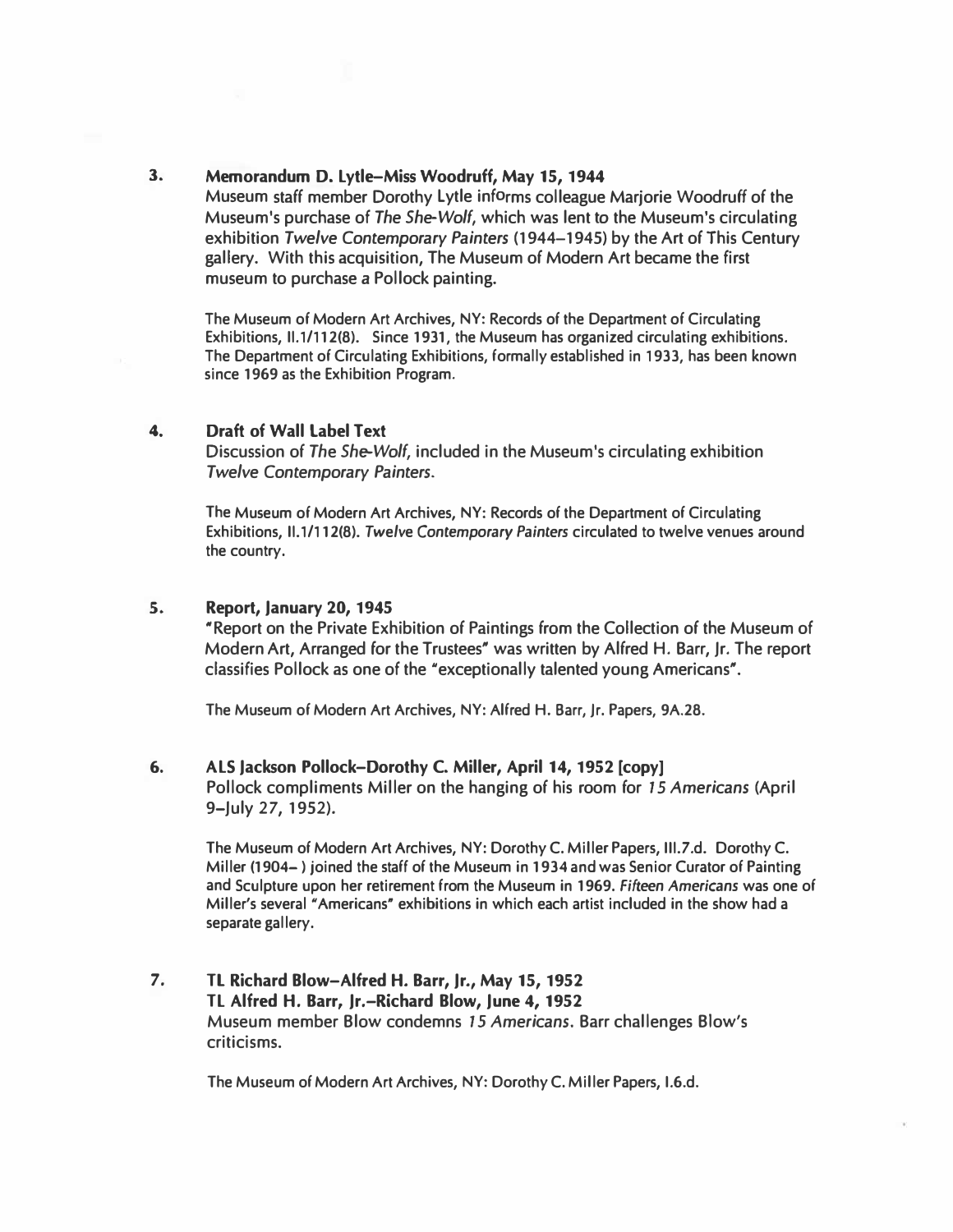### 8. Excerpt from Interview with Sidney Janis, June 1967

Janis discusses the naming of Pollock's works, specifically those entitled One. The interview was conducted by Helen M. Franc in preparation for the exhibition The Sidney and Harriet Janis Collection (January 17–March 4, 1968).

The Museum of Modern Art Archives, NY: Oral History Project; interview with Sidney Janis, 1968, 15-16. Helen M. Franc (1908-) worked for the Museum's Department of Publications from 1954 to 1971; she was Editor-in-Chief 1969 to 1971. Sidney Janis (1896-1989), dealer, gallery owner, and collector, represented Pollock beginning in May 1952.

### 9. Note Card

As part of his "Priority List of Painting and Sculpture", Barr rates Pollock's Number 1, 1948, as a  $\gamma$ ", the highest rating.

The Museum of Modern Art Archives, NY: Alfred H. Barr, Jr. Papers, Priority List of Painting and Sculpture.

#### 10. Installation Photographs

U.S. Representation: IV Bienal do Museu de Arte Moderne, Sao Paulo, 1957: Jackson Pollock, 1912- 1956 (Sept. 22-Dec. 3 1, 1957).

The Museum of Modern Art Archives, NY: International Council/International Program Exhibition Records. U.S. Representation: IV Bienal do Museu de Arte Moderne, Sao Paulo. (ICE-F-32-57): Box 31.20. The creation of the Museum's International Program and Council, in 1952, expanded the geographical scope of the Museum's traveling exhibitions to include not only domestic venues and those in Latin America, but also in Asia, Australia, Europe and New Zealand.

### 11. Press Release, September 20, 1957

"American Artists Win Recognition at Sao Paulo Bienal" mentions the "hors de concours" award given to Pollock.

The Museum of Modern Art Archives, NY: International Council/International Program Exhibition Records U.S. Representation: IV Bienal do Museu de Arte Moderna, Sao Paulo (ICE-F-32-57): Box V.28.2.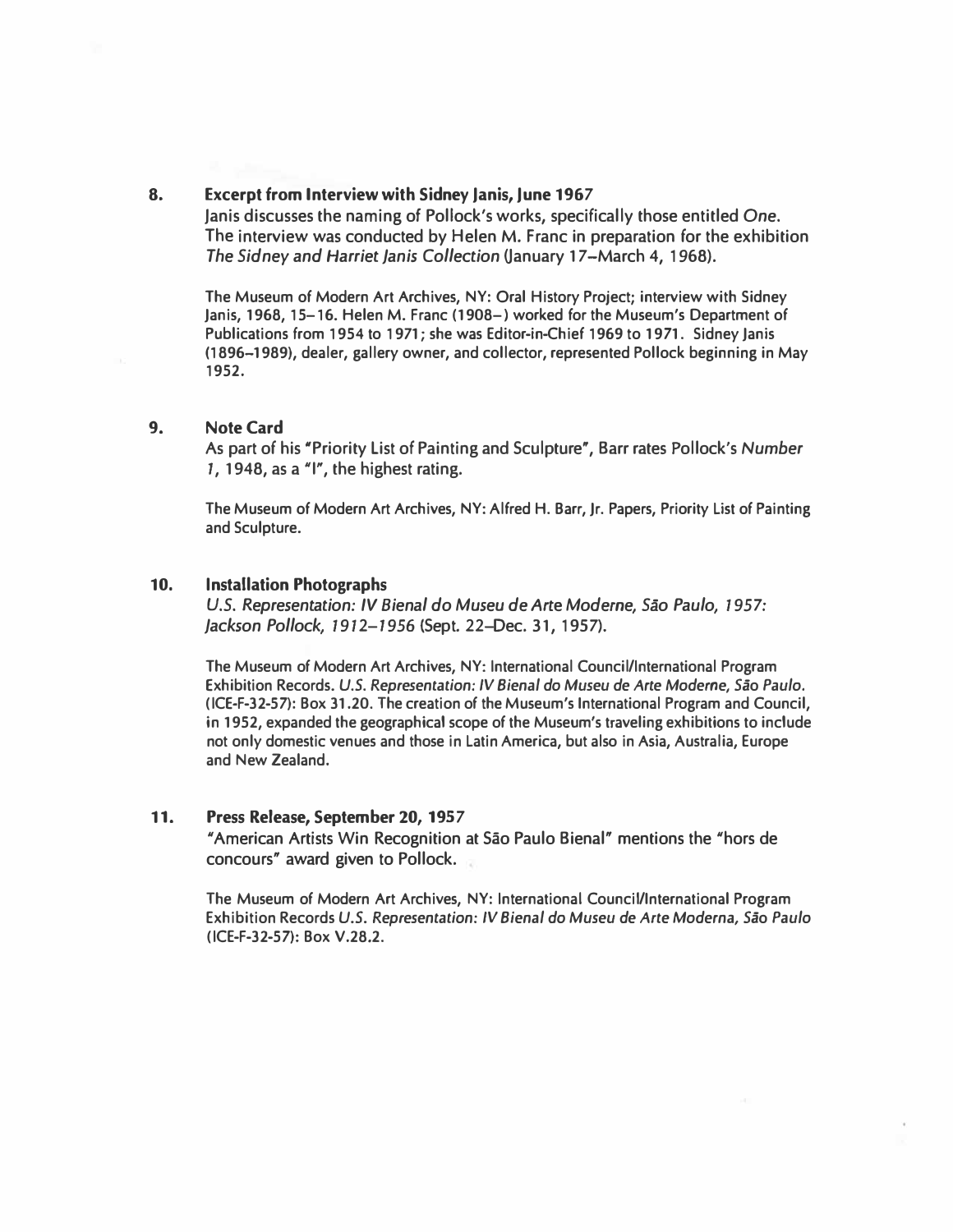### 12. Excerpt from Oral History Interview with Waldo Rasmussen

Rasmussen discusses the exhibition Jackson Pollock, 1912-1956, which constituted the United States Representation at the IV Bienal do Museu de Arte Moderna, Sao Paulo, 1957. Pollock was the only American artist to receive an "hors de concours" award at the Bienal.

The Museum of Modern Art Archives, NY: Oral History Project; interview with Waldo Rasmussen, 1994, 45-48. Rasmussen (1928- ) was Executive Director, Department of Circulating Exhibitions for the International Council, 1962-1969, and Director, Department of the International Program, 1969-1993.

#### 13. Exhibition Catalogue

Jackson Pollock, 1912–1956, Kunstverein, Hamburg, Germany (July 19–August 17, 1958).

The Museum of Modern Art Archives, NY: International Council/International Program Exhibition Records. Jackson Pollock, 1912-1956. (ICE-F-35-57): Box V.35.11.

### 14. Exhibition Catalogue

Jackson Pollock, 1912-1956, Hochschule für bildende Künste, Berlin, Germany (September 3-0ctober 1, 1958).

The Museum of Modern Art Archives, NY: International Council/International Program Exhibition Records. Jackson Pollock, 1912-1956. (ICE-F-35-57): Box V.35.11.

#### 15. Exhibition Catalogue

Jackson Pollock, 1912-1956, Musée National d'Art Moderne, Paris, France (January 16-February 15, 1959).

The Museum of Modern Art Archives, NY: International Council/International Program Exhibition Records. Jackson Pollock, 1912-1956. (ICE-F-35-57): Box V.35.11.

#### 16. Invitation

Jackson Pollock, 1912-1956, Stedelijk Museum, Amsterdam, the Netherlands, June 6, 1958 opening.

The Museum of Modern Art Archives, NY: International Council/International Program Exhibition Records. Jackson Pollock, 1912-1956. (ICE-F-35-57): Box V.35.2.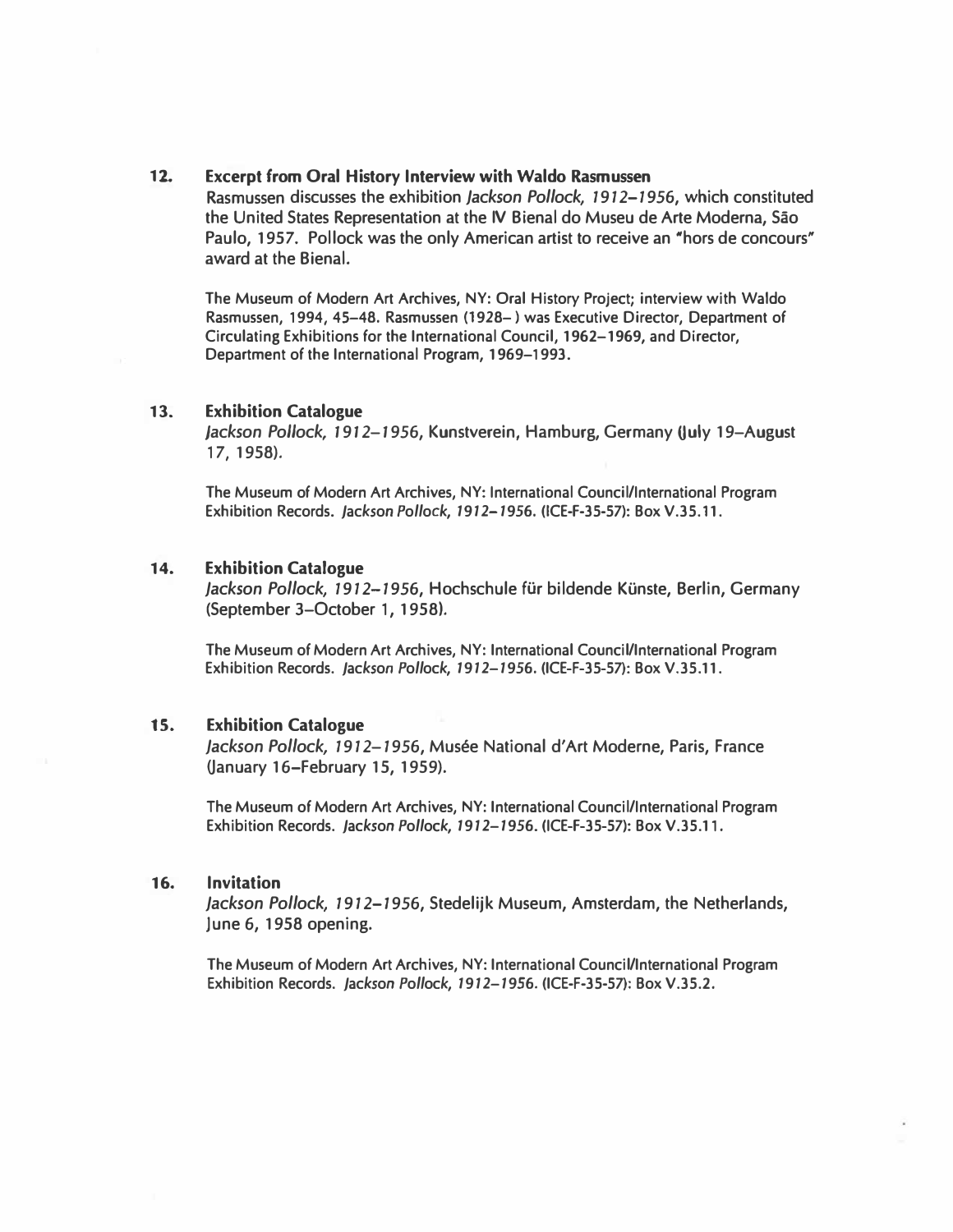#### 17. Announcement Poster

Mostra d; J. Pollock, Galleria Nazionale d'Arte Moderna, Rome, Italy (March 1-30, 1958).

The Museum of Modern Art Archives, NY: International Council/International Program Exhibition Records. Jackson Pollock, 1912-1956. (ICE-F-35-57): Box V.35.2.

#### 18. Installation Photograph

Man Ray (center) at The New American Painting, Musée National d'Art Moderne, Paris, France (January 16-February 15, 1959). Jackson Pollock, 1912-1956 and The New American Painting were shown simultaneously in Paris. The New American Painting also contained works by Pollock.

The Museum of Modern Art Archives, NY: International Council/International Program Exhibition Records. The New American Painting. (ICE-F-36-57): Box V.38.26.

#### 19. Installation Photograph

Jackson Pollock, 1912-1956, Musée National d'Art Moderne, Paris, France (January 16-February 15, 1959). Organized by Frank O'Hara, the exhibition circulated to Italy, Switzerland, the Netherlands, Germany, England, and France (March 1958- February 1959). In Switzerland, Germany and France, the exhibition was shown concurrently with The New American Painting.

The Museum of Modern Art Archives, NY: International Council/International Program Exhibition Records. The New American Painting. (ICE-F-36-57): Box V.38.26.

#### 20. TLS Ben Heller-Dorothy C. Miller, March 11, 1958

Correspondence compliments Miller on her exhibition, The New American Painting.

The Museum of Modern Art Archives, NY: Dorothy C. Miller Papers, l.14.d. The exhibition had a private preview at the Santini Warehouse in New York City before it was sent to Europe.

#### 21. Exhibition Itinerary

The New American Painting traveled to eight international venues.

The Museum of Modern Art Archives, NY: International Council/International Program Exhibition Records. The New American Painting (ICE-F-36-57): Box V.36.1.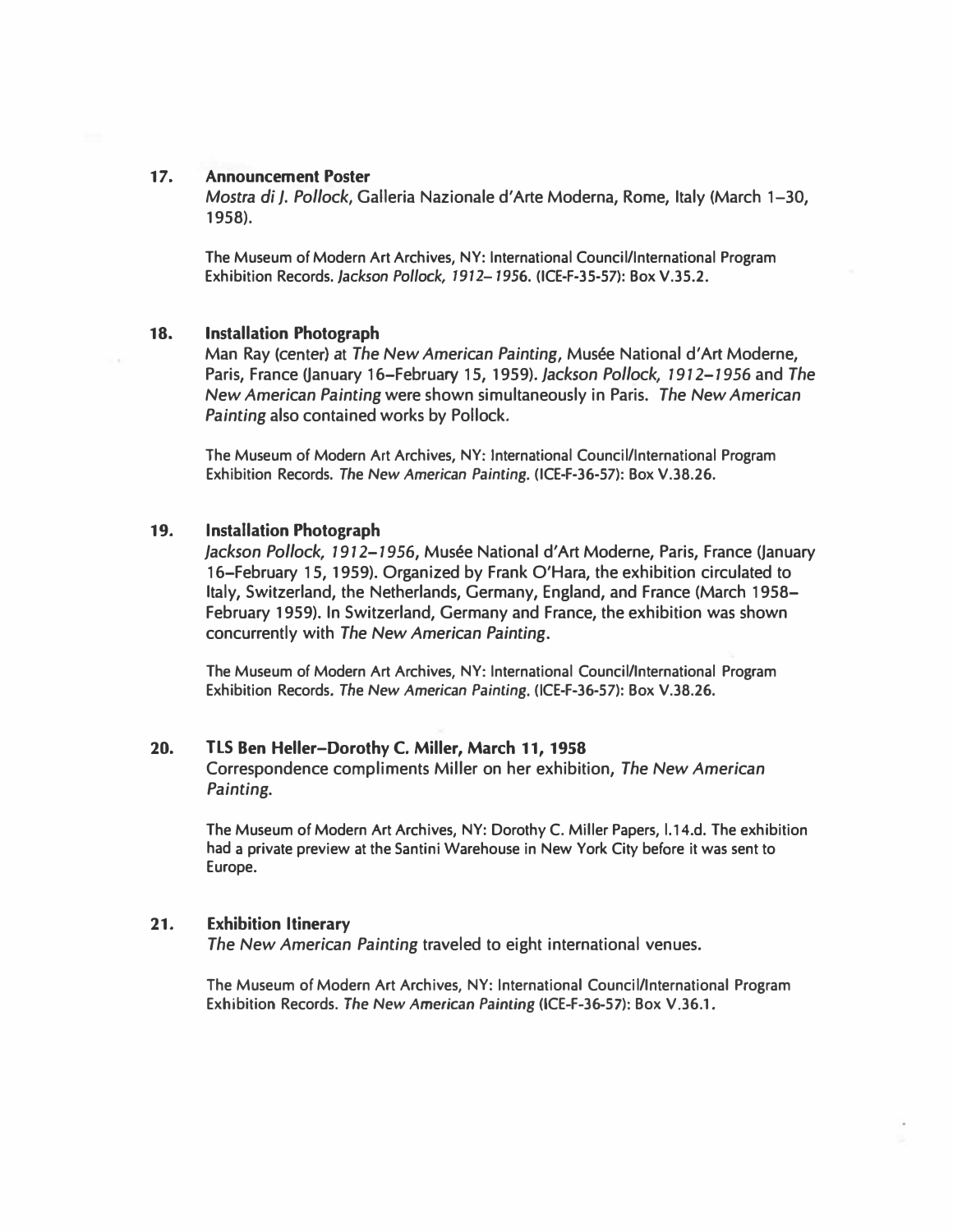### 22. Exhibition Checklist

U.S. Representation: Documenta II, Kassel, Germany, 1959.

The Museum of Modern Art Archives, NY: International Council/International Program Exhibition Records. U.S. Representation: Documenta II (ICE-F-40-59): Box V.44.1.

### 23. Hand-written Notes

O'Hara's lists and notes for the planning of U.S. Representation: Documenta II, Kassel, Germany, (July 1 1-0ctober 14, 1959) including possible Pollock works to be included, c. 1959.

The Museum of Modern Art Archives, NY: Frank O'Hara Papers, 4. Frank O'Hara (1926- 1966) was a poet, critic, playwright and a member of the Museum staff. From 1955- 1966, he organized circulating exhibitions, and in 1960 was appointed Assistant Curator, Department of Painting and Sculpture. He organized the Pollock retrospective that toured Europe in 1958.

### 24. Photographs

Pollock paintings, One: Number 31, 1950, 1950, Echo, 1951, and Blue Poles, 1953, are returned to owner Ben Heller on April 9, 1959, after completing a 20,000 mile tour as part of Jackson Pollock: 1912-1956.

Top left and center: The paintings are lifted by block and tackle from the sidewalk in front of 151 Central Park West to Heller's 10<sup>th</sup> floor apartment.

Top right: Heller, left, on the ledge outside his apartment window, reaches out to Blue Poles, a seven by sixteen foot painting.

Bottom Left: Echo, a seven by seven foot painting, is hoisted through the window with Heller assisting in the foreground.

Bottom Right: Pollock's One: Number 31, 1950, a nine by seventeen foot painting, was the first to make the ten floor ascent. The painting was rolled on a rubber cylinder and crated.

The Museum of Modern Art Archives, NY: Public Information Event Photos, 6.

#### 25. Catalogue Material

Annotated, typed draft of "A Collector's Viewpoint", written by Heller, includes a detailed account of his purchase of Pollock's One: Number 31, 1950, 1950. The anecdote was included in the catalogue that accompanied The Collection of Mr. and Mrs. Ben Heller, an exhibition organized and circulated by the Department of Circulating Exhibitions, (1961-1962).

The Museum of Modern Art Archives, NY: Alfred H. Barr, Jr. Papers, 1.467.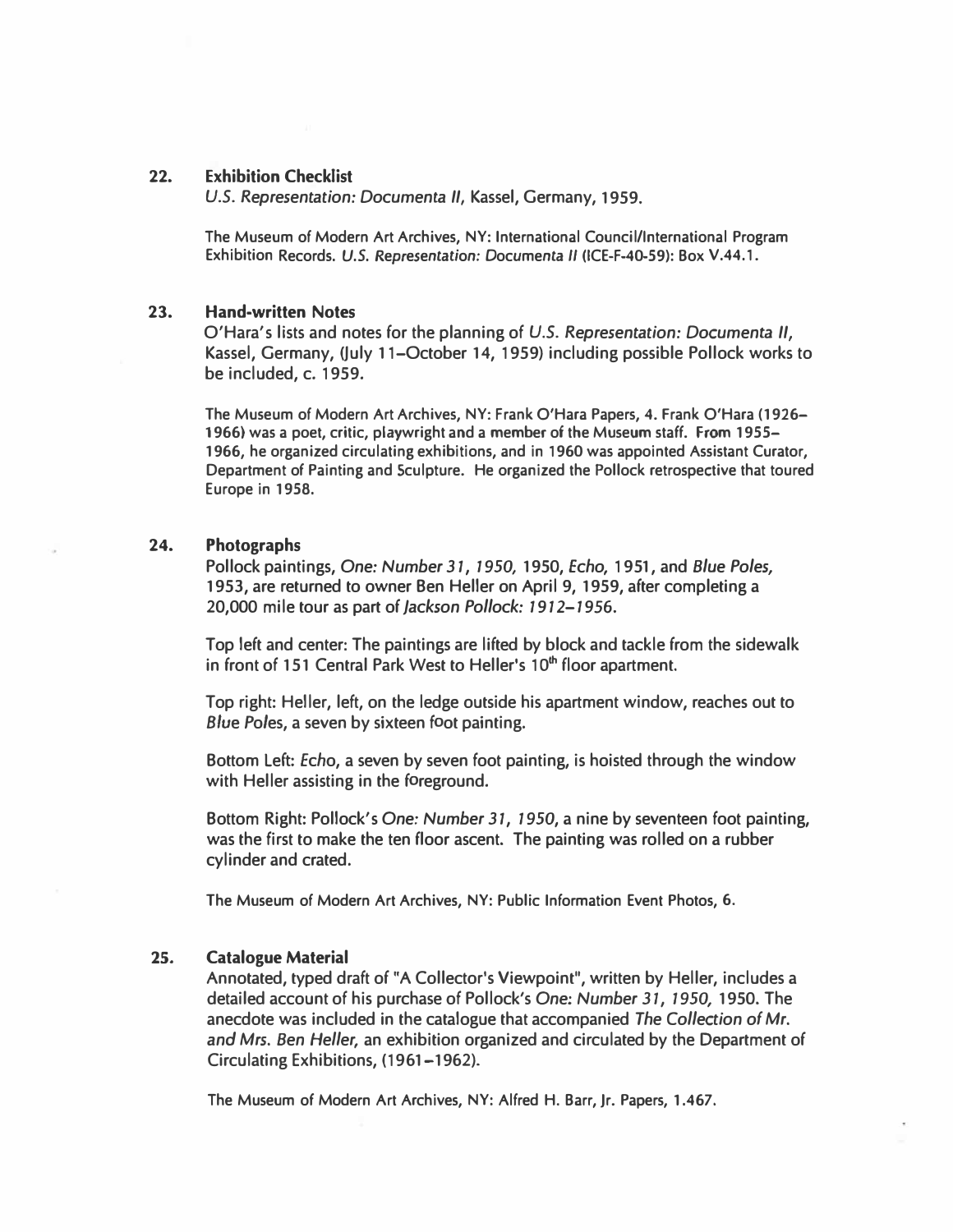### 26. TLS Ben Heller-William S. Lieberman, April 4, 1967

Art collector Heller congratulates Lieberman on the direction of Jackson Pollock (April 5-June 4, 1967).

The Museum of Modern Art Archives, NY: William S. Lieberman Papers, V.25.20. William S. Lieberman (1923-) worked at the Museum from 1945 to 1979. His positions included Director of Drawings and Prints, Director of Painting and Sculpture and Director of Drawings.

### 27. ALS Hans Namuth-William S. Lieberman, April 5, 1967

Namuth compliments Lieberman on his exhibition, Jackson Pollock. Namuth also suggests that the Museum acquire a better copy of his film of Pollock at work.

The Museum of Modern Art Archives, NY: William S. Lieberman Papers, V.25.20. Photographer Hans Namuth (1915-1990) was largely responsible for the mythologizing of Pollock's working method due to the extensive number of photographs and films he created of the artist at work.

### 28. Exhibition Poster

As part of its international tour, Jackson Pollock: Drawing into Painting was exhibited at the Museum of Modern Art, Oxford (April 1-May 13, 1979). The exhibition was selected by Bernice Rose and also circulated to Germany, Portugal, France and the Netherlands before it went on view at The Museum of Modern Art in New York (February 4-March 16, 1980).

The Museum of Modern Art Archives, NY: International Council/International Program Exhibition Records. Jackson Pollock: Drawing into Painting (ICE-F-182-77): Box V.109.3. Bernice Rose (1935- ) began full time employment at The Museum of Modern Art in 1964 and remained on staff until 1993. She held a variety of positions including Assistant Curator of Painting and Sculpture and Senior Curator of Drawings.

### 29. Exhibition Pamphlet

Jackson Pollock: Works on Paper (1968-1969), directed by Lieberman and Rose, 1967.

The Museum of Modern Art Archives, NY: Records of the Department of Circulating Exhibitions, 11.2/144(7).